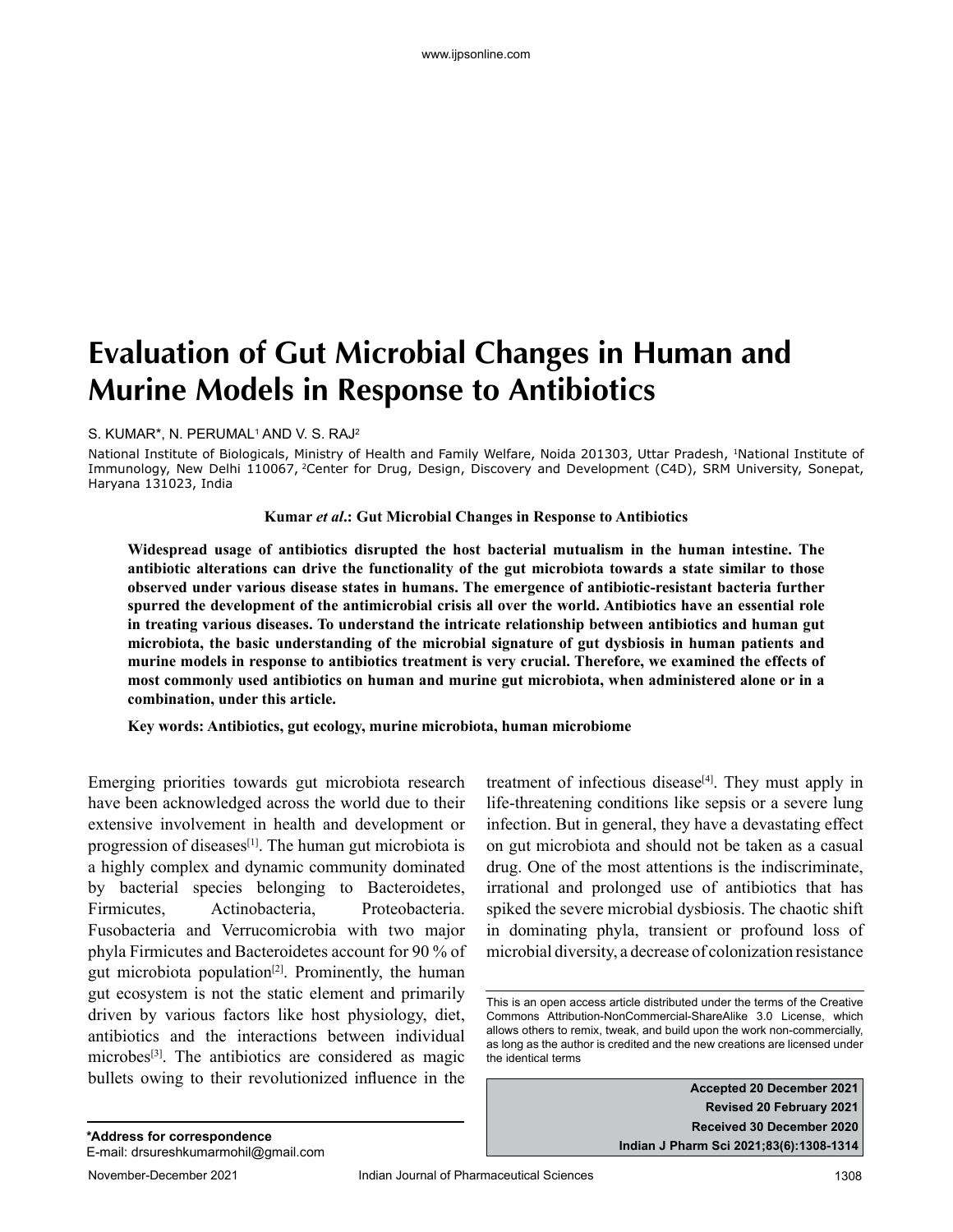(e.g. protection against Enterobacteriaceae), overgrowth of multidrug resistant or opportunistic pathogens (e.g. *Clostridium difficile*), recurrence of infection and finally the development of antibiotic resistance are the main damaging consequence of severe use of antibiotics $[5,6]$ . Several lines of evidence strengthen that microbiota have a certain degree of resilience and regain to pre-treatment state after the discontinuation of antibiotics treatment. However, the recent studies on long term effects of antibiotic intake have indicated that the emergence of Antibiotic Resistance Genes (ARGs) prevent the complete resilience in microbiota even after long periods of months and even years $[1,7]$ . The longlasting consequences of antibiotics on human gut microbiota are generally depending upon the spectrum of factors related to host as well as antibiotics $[7,8]$ . Various studies described the alteration of gut microbiota in human and murine models with antibiotics perturbations. Most of the studies have detailed the modulation of microbiota at the phylum level while few studies only extended the microbial shift up to the genus level. Many studies also showed the different microbiota shifts in the inter-individual<sup>[9]</sup>, inter-murine models<sup>[10,11]</sup> and inter-species $[12]$  with the same antibiotic. Besides, there is a deficiency in the reporting of outcomes by different researchers on account of different techniques intended for microbial analysis. In this setting, we have endeavored to delineate the critical microbial signature of gut dysbiosis of human and murine models in response to most clinically relevant antibiotic driven perturbations. This review focuses on the impact of commonly used antibiotics either in single or in cocktails and their effects on microbiota shift in human and murine models. Effect of various classes of antibiotics on gut microbiota is discussed below. Bifidobacteria, *Bacteroides thetaiotaomicron*, *Bacteroides fragilis*, *Clostridium* cluster XIVa and IV are the beneficial species of gut microbiota<sup>[13]</sup>. Antibiotics are capable of changing the composition of human gut microbiota. The broad-spectrum antibiotics have a pronounced effect in diminishing microbial diversity  $(1/3<sup>rd</sup>$  to  $1/4<sup>th</sup>$  levels) as well as the exclusion of microbial niches that allow the proliferation and colonization of opportunistic pathogens like *Clostridium*  difficile infection<sup>[14]</sup>. Several antibiotics and host-related factors have implicated in the undesirable effect of gut microbiota. Nevertheless, the accumulating scientific evidence designated that the long-term changes of gut microbiota were after treatment with well-absorbed antibiotics. An example is a cocktail of clarithromycin plus metronidazole  $(4 \text{ y})^{[15]}$ , clindamycin  $(2 \text{ y})^{[16]}$ ,

lincosamides  $(2 \text{ y})^{[17]}$  ciprofloxacin  $(1 \text{ y})^{[18]}$  and quinolones  $(1 \text{ y})^{[19,20]}$ . The poorly absorbed antibiotics, fosfomycin, tetracycline<sup>[21,22]</sup>, sulphonamide<sup>[23]</sup>, carbapenems<sup>[24,25]</sup> and penicillin<sup>[26,27]</sup> observed with short term changes on gut microbiota. Although nitrofurantoin which is well absorbed but having fast serum clearance also has minimal effect on gut microbiota[23]. Remounting studies sustained that antibiotics treatment to humans commonly decreased the ratio of Firmicutes/Bacteroidetes due to preferential growth of Bacteroidetes over Firmicutes<sup>[24]</sup> and the corresponding increase in the numbers of Proteobacteria<sup>[25,26]</sup>. Actinobacteria increased with nitrofurantoin and decreased with lincosamides, macrolides, beta-lactams, fluoroquinolones, while no consistent change noticed with the aminoglycosides, tetracyclines, rifamycin, nitroimidazole and glycopeptides[8,27-29]. Excluding nitrofurantoin, most of the antibiotic class inscribed a decrease in the relative abundance of Firmicutes[8,27-30]. The relative abundance of Bacteroidetes affirmed to increase with aminoglycosides, tetracyclines, macrolides, betalactams and fluoroquinolones groups while reduced with nitroimidazole and glycopeptides. Increase of Proteobacteria spotted in almost every class of antibiotics except in tetracycline's and lincosamides, which did not make any significant change in their abundance[8,27]. Many researchers have worked on the gut microbiota by either using the single antibiotics or in the cocktail. The treatment consequence of antibiotics at the phyla level of microbiota was almost followed similarly in human and murine species. Some evidence showed that although the qualitative differences have existed in the microbiota of humans and rodents while they have high qualitative similarity and even the faeces of both species shared the similar representatives of phyla and a large section of common genera[31]. On the contrary, few studies also informed that the inconsistency between human and animal models could be due to differences in relative dosage to administer<sup>[32]</sup>. The comparison of microbiota shift between the human and murine with the perturbations of most clinically relevant antibiotics has been provided in Table  $1^{[33-38]}$  and Table  $2^{[39-47]}$  and discussed further below: Antibiotic vancomycin treatment manifested similar changes in gut microbiota at the phylum level. The diminutions in the relative abundance of Firmicutes and Bacteroidetes and an increase of Proteobacteria and no relative change of Actinobacteria phyla in both human and murine species observed. However, the increase of Tenericutesin, Anaeroplasmataceae, Akkermansiaceae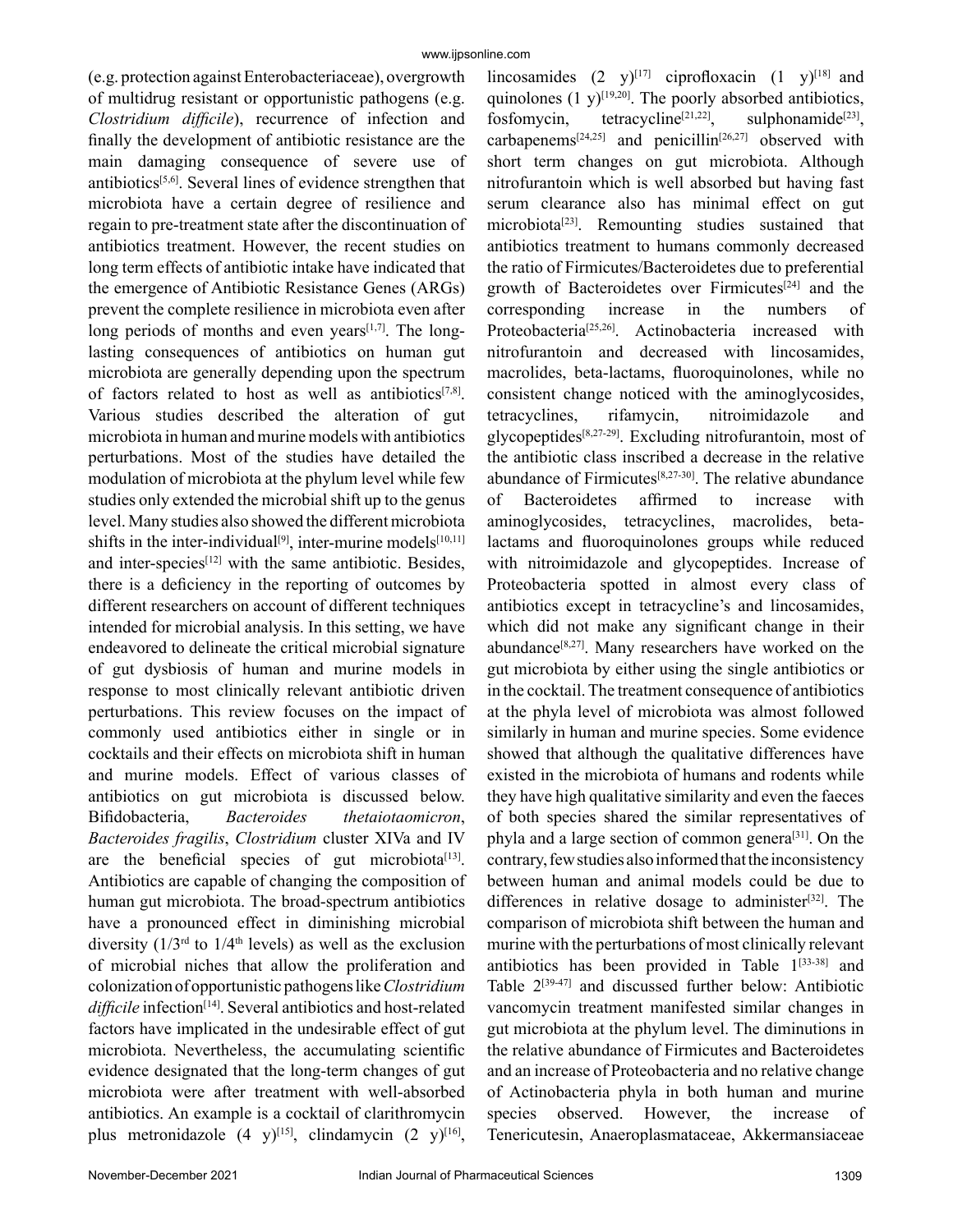www.ijpsonline.com

| TABLE 1: EFFECT OF COMMONLY USED ANTIBIOTICS AND THEIR COMBINATIONS ON THE COMPOSITION |
|----------------------------------------------------------------------------------------|
| OF HUMAN GUT MICROBIOTA                                                                |

| <b>Antibiotics</b>         | Actinobacteria                  | <b>Firmicutes</b>                 | <b>Bacteroidetes</b>                  | Proteobacteria              | References |
|----------------------------|---------------------------------|-----------------------------------|---------------------------------------|-----------------------------|------------|
| Vancomycin                 |                                 | ↑Enterococcus                     |                                       | ↑Enterobacteriaceae         |            |
|                            |                                 | ↑Eubacterium                      |                                       | $\uparrow$ E. coli          | [33, 34]   |
|                            |                                 | ¿Clostridium cluster IV & XIVa    |                                       | ↑Haemophilus                |            |
|                            |                                 |                                   |                                       | ↑Serratia                   |            |
| Vancomycin<br>+Imipenem    |                                 | ↑ Bacillus mycoides               | ↑Tannerella                           | ↑Klebsiella                 |            |
|                            |                                 | <i><u>Lactobacillus</u></i>       | ↑Bacteroides                          |                             |            |
| Ampicillin                 | <i><b>\Bifidobacterium</b></i>  | ↑Enterococcus                     | ↑Bacteroidetes                        | ↑Klebsiella                 |            |
|                            |                                 | <i>JLachnospiraceae</i>           |                                       | ↑Enterobacter               |            |
|                            |                                 | <b>Lactobacillus</b>              |                                       |                             | $[33-35]$  |
| Ampicillin<br>+Gentamicin  | <i>Actinobacteria</i>           | <b>ĮFirmicutes</b>                | ↑Bacteroides                          | ↑Proteobacteria             |            |
|                            | ↑Bifidobacterium                | <i><u>Lactobacillus</u></i>       |                                       |                             |            |
| Ampicillin<br>+Amoxicillin | ↑Bifidobacterium                | ↑Enterococcus                     | ↑Bacteroides                          | ↑Enterobactereaceae         |            |
|                            |                                 | ↑Eubacterium                      |                                       | ↑Enterobacter               |            |
|                            |                                 | <b>JRoseburia</b>                 |                                       | ↑Klebsiella                 |            |
|                            |                                 | ↓Veillonella                      |                                       | $\downarrow$ E. coli        |            |
| Amoxicillin                | ↑Bifidobacterium                | ↑Eubacterium                      | ↑Parabacteroides                      | ↑Citrobacter                |            |
|                            | LCollinsella                    | ↑Lactobacillus                    | <i><b>Alistipes</b></i>               | ↑Enterobacter               | [34, 36]   |
|                            |                                 | ↑Ruminococcus                     | ↑Bacteroides                          | ↑Klebsiella                 |            |
|                            |                                 | ↑Enterococcus                     |                                       | ↑Morgenella                 |            |
|                            |                                 | ¿Coprococcus                      |                                       | ↑Shigella                   |            |
|                            |                                 | ↓ Lachnospira                     |                                       | ↑Pseudomonas                |            |
|                            |                                 | ↓↓ Oscillospira                   |                                       | ↓E. coli                    |            |
|                            |                                 | $\downarrow \downarrow$ Roseburia |                                       |                             |            |
| Clindamycin                | <b>ĮBifidobacteria</b>          | <b>Lubacterium</b>                | <i>JBacteroides</i>                   | ↑ Citrobacter               | $[34]$     |
|                            |                                 | <i><u>Lactobacillus</u></i>       |                                       | ↑Enterobacter               |            |
|                            |                                 | ↓ Lachnospira                     |                                       | ↑Klebsiella                 |            |
|                            |                                 | ¿Coprococcus                      |                                       | ↓E. coli                    |            |
|                            |                                 | <b>Roseburia</b>                  |                                       |                             |            |
|                            |                                 | LRuminococcus                     |                                       |                             |            |
|                            |                                 | ↓ Streptococcus                   |                                       |                             |            |
| Ceftriaxone                | <b>ĮBifidobacteria</b>          | ↑Eubacterium                      | <i>LBacteroides*</i>                  | ↑Klebsiella                 | [37, 38]   |
|                            |                                 | ↑Enterococcus                     |                                       | $\downarrow$ E. coli        |            |
|                            |                                 | <b>Lactobacillus</b>              |                                       | ¿Enterobateriaceae          |            |
|                            |                                 | ¿Clostridium                      |                                       |                             |            |
| Ciprofloxacin              | <i><b>\Bifidobacterium*</b></i> | ↑ Clostridium                     | <i><u><b>µParabacteroides</b></u></i> | ↑ Citrobacter               |            |
|                            | ¿Corynebacterium                | ↑ Butyricicoccus                  | ↓Tannerella                           | ↑Helicobacter               | $[34]$     |
|                            |                                 | ↑Mediterraneibacter               | <i>LBacteroides</i> *                 | ↑Klebsiella                 |            |
|                            |                                 | ↑Blautia                          |                                       | ↑Enterobacter               |            |
|                            |                                 | ↑Enterococcus                     |                                       | <b>JJEnterobacteriaceae</b> |            |
|                            |                                 | ¿Clostridium                      |                                       |                             |            |
|                            |                                 | ¿Lactobacillus*                   |                                       |                             |            |
|                            |                                 | ↓Veillonella                      |                                       |                             |            |
|                            |                                 | <b><i>µRuminococcus</i></b>       |                                       |                             |            |

Note: \*Bhalodi *et al.* (2019) finding indicated about the stable nature of gut microbiota. ↓↓-Strong suppression; ↓-Moderate suppression; ↑-Increase in number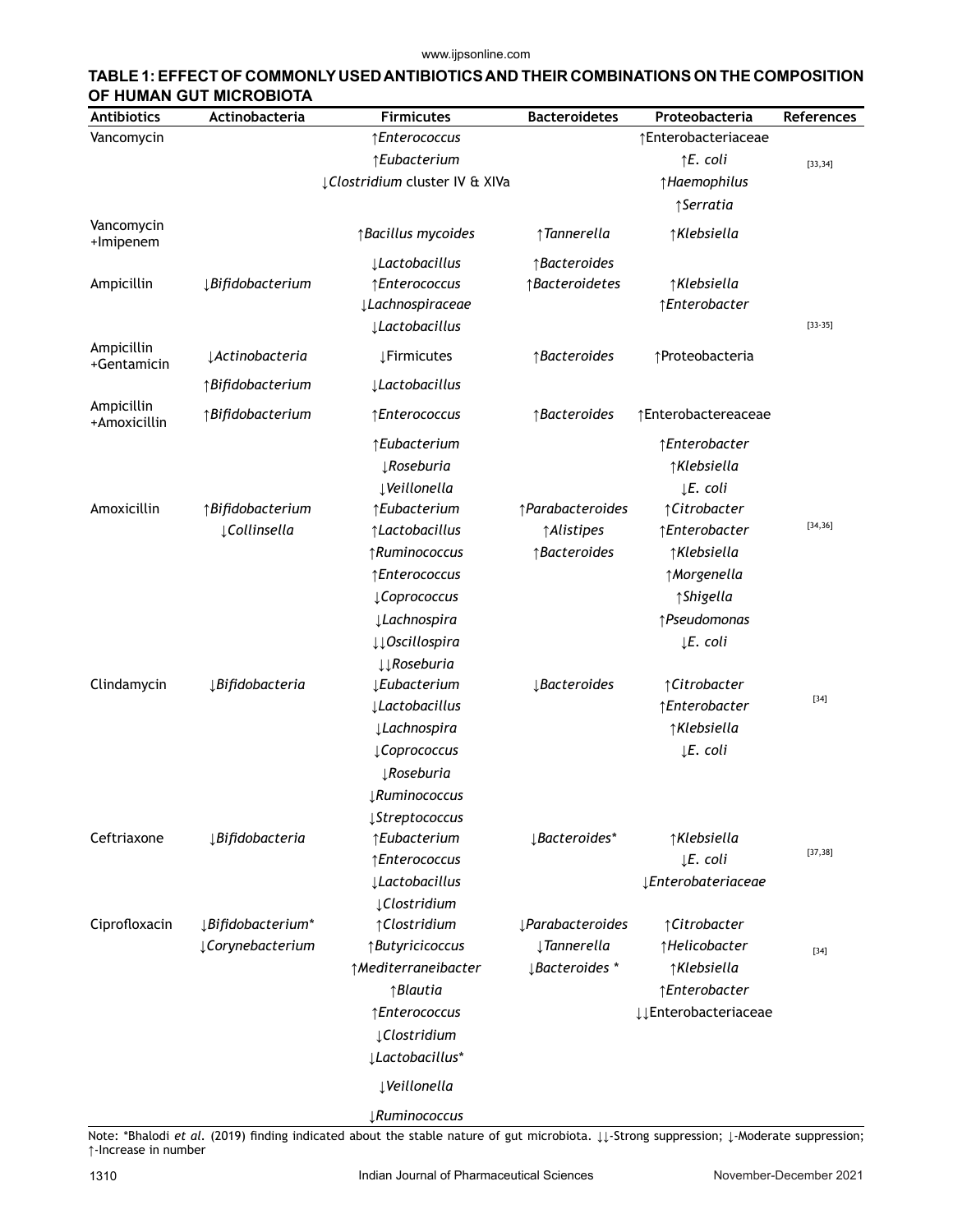#### www.ijpsonline.com

| <b>Antibiotics</b>                        | Actinobacteria          | <b>Firmicutes</b>                                           | <b>Bacteroidetes</b>                     | Proteobacteria         | <b>References</b> |
|-------------------------------------------|-------------------------|-------------------------------------------------------------|------------------------------------------|------------------------|-------------------|
| Vancomycin                                |                         | <i><u>Lachnospiraceae</u></i>                               | <b>JMuribaculaceae</b>                   | ↑Enterobacteriaceae    | $[39]$            |
| Vancomycin+Imipenem                       |                         | <b>JRuminococcaceae</b>                                     | <i>JBacteroidaceae</i>                   | ↑Burkholderiaceae      | $[40]$            |
|                                           |                         | ↑Lactobacillaceae                                           | <i><u><b>SPrevotellaceae</b></u></i>     | $\uparrow$ E. coli     |                   |
|                                           |                         | ↑Streptococcus                                              | <b>JRikenellaceae</b>                    | ↑Enterobacter          |                   |
|                                           |                         | ↑Lactobacillus                                              | <b>J</b> Bacteroidetes                   | ↑Escherichia           |                   |
|                                           | <b>JJEnterorhabdus</b>  | ↑Planomicrobium                                             | <b>JJOdoribacter</b>                     | ↑Shigella              |                   |
|                                           |                         | $\downarrow \downarrow$ Roseburia                           | $\downarrow \downarrow$ Alistipes        | ↑ Citrobacter          |                   |
|                                           |                         | <b>JJCandidatus</b>                                         | $\downarrow \downarrow$ Bacteroides      | ↑ Achromobacter        |                   |
|                                           |                         | <b>LLClostridium</b>                                        | <i>Il</i> Parabacteroides                | ↑ Salmonella           |                   |
|                                           |                         | $\downarrow \downarrow$ Turicibacter                        | ↓↓RC9                                    |                        |                   |
|                                           |                         | <i>VLachnospiraceae</i>                                     | $\downarrow \downarrow$ S24-7            |                        |                   |
|                                           |                         | ↓↓Ruminococcaceae                                           | <b><i>\\Prevotellaceae</i></b>           |                        |                   |
| Ampicillin                                | <i>JBifidobacterium</i> | ↑Firmicutes                                                 | ↑Bacteroidetes                           | ↑Proteobacteria        | [41, 42]          |
|                                           |                         | ↑Enterococcus<br><i>J</i> Lachnospiraceae<br>¿Coprobacillus |                                          | ↑Klebsiella            |                   |
|                                           |                         | <b>LDorea</b>                                               |                                          | ↑Enterobacter          |                   |
|                                           |                         | <b>Lactobacillus</b>                                        |                                          |                        |                   |
| Amoxicillin                               | <i>JBifidobacterium</i> | ↑Lactobacillus                                              | ↑Bacteroidaceae<br><b>JRikenellaceae</b> | ↑Enterobacteriaceae    |                   |
| Amoxicillin                               |                         | <b>¿Clostridiales</b>                                       | <b>J</b> Bacteroidetes                   | ↑Proteobacteria        |                   |
| Clavulanate                               |                         |                                                             |                                          |                        | $[43]$            |
| Amoxicillin<br>+Metronidazole<br>+Bismuth |                         | <b>ĮFirmicutes</b>                                          | ↑Bacteroidetes                           | ↑Proteobacteria        |                   |
|                                           |                         |                                                             |                                          | ↑Enterobacteriaceae    |                   |
| Clindamycin                               |                         |                                                             | <b>J</b> Bacteroidetes                   | ↑Proteobacteria        | $[44]$            |
|                                           |                         |                                                             |                                          | $\uparrow$ E. coli     |                   |
| Ceftriaxone                               |                         | ↓↑Enterococcus                                              |                                          |                        | [45, 46]          |
|                                           |                         | ↑Robinsoniella                                              |                                          |                        |                   |
|                                           |                         | <b>Lactobacillus</b>                                        |                                          |                        |                   |
| Ciprofloxacin                             |                         | ↑ Coprococcus                                               | ↑Bacteroides                             | <b>JProteobacteria</b> |                   |
|                                           |                         | <b>LStreptococcus</b>                                       | ↑ Marvinbryantia                         |                        |                   |
|                                           |                         | <b>↓↓Lactobacillus</b>                                      | ↓↓Odoribacter                            |                        | [40, 47]          |
|                                           |                         | ↓↓Clostridium                                               | <b><i>Alistipes</i></b>                  |                        |                   |
|                                           |                         |                                                             |                                          |                        |                   |

# **TABLE 2: EFFECT OF COMMONLY USED ANTIBIOTICS AND THEIR COMBINATIONS ON THE COMPOSITION**

Note: ↓↓-Strong suppression; ↓-Moderate suppression; ↑-Increase in number; ↑↓- Positive and negative effects seen in different studies

*↓Prevotellaceae*

and decrease of *Melainabacteria* additionally perceive in murine species. The most striking that the cocktail of vancomycin plus imipenem diminished the abundance of *Lactobacillus* species in a human while in murine species, their increase of percentage in vancomycin treatment, as well as a cocktail of vancomycin plus imipenem detected<sup>[33-35,48]</sup>. The administration of *Lactobacillus* species daily to mice for 1 w before and

2 w after antibiotic treatment revealed the interest finding that out of two strains of *Lactobacillus*, one of *Lactobacillus paracasei* CNCM I-3689 inoculation dramatically decreased Vancomycin-Resistant Enterococci (VRE) numbers in the faeces proclaimed an improvement of the reduction of VRE<sup>[48]</sup>. Ampicillin increased in the relative abundance of Firmicutes, Bacteroidetes and Proteobacteria in humans. Comparatively, in rodent models, the decrease of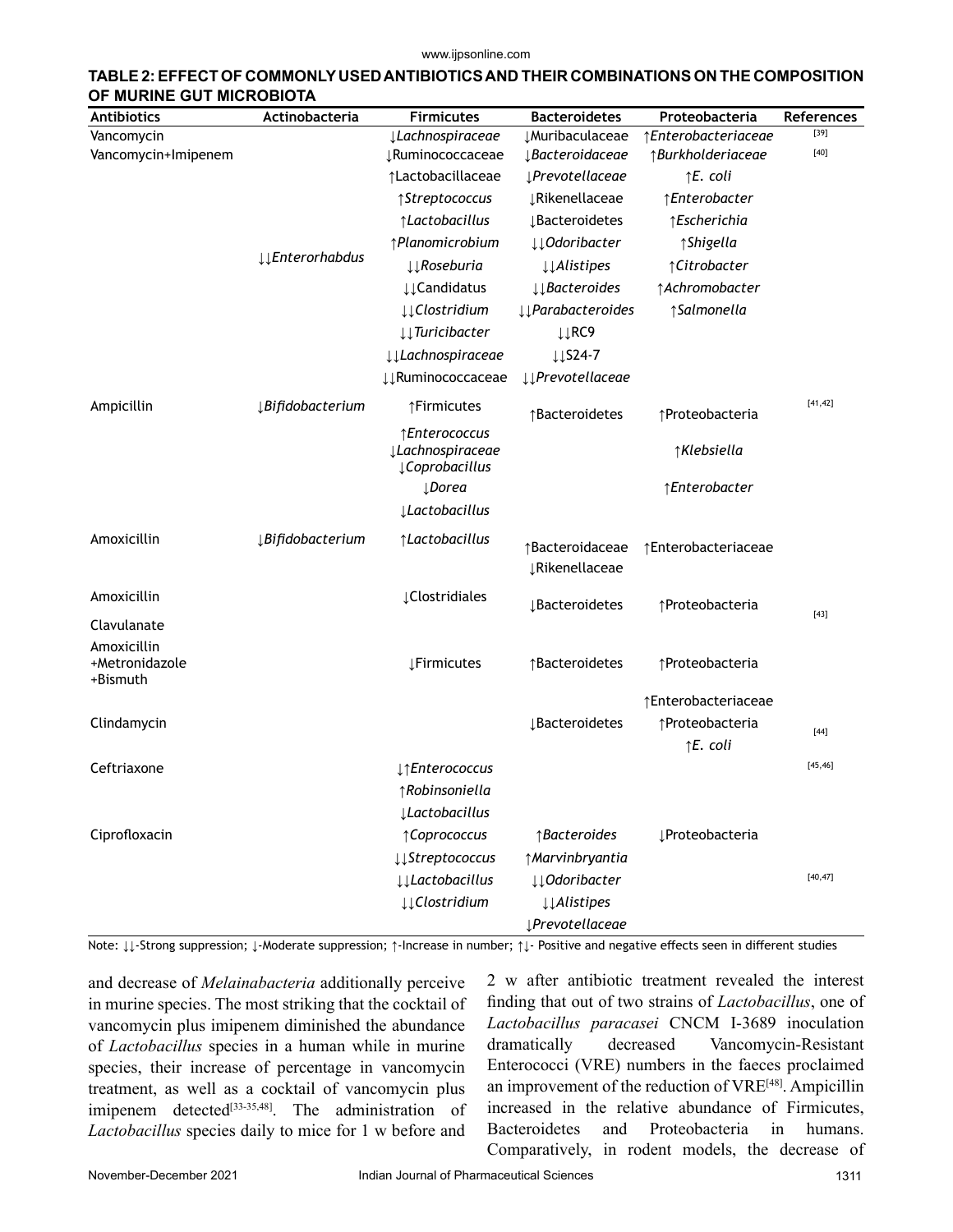Firmicutes, no change in Bacteroidetes and the increase of Proteobacteria appeared. Importantly, few investigations in humans claimed the complete loss of Bacteroidetes and Verrucomicrobia. The decrease of beneficial microbes *Bifidobacterium*, Lachnospiraceae, *Coprobacillus*, *Dorea* and *Lactobacillus* in human and *Bifidobacterium*, *Eubacterium*, *Subdoligranulum*, *Faecalibacterium* and *Anaerobutyricum* in rodent models appeared. Apart from this, the increase of Tenericutes and *Anaeroplasma* has also been detected in humans. The majority of a similar trend of change of microbial shift has revealed in both species. Most interesting is that the combination of ampicillin plus gentamicin and ampicillin plus amoxicillin treatment in humans increased the *Bifidobacterium*<sup>[33-35,41,42]</sup>. Antibiotic, amoxicillin treatment implied the decrease in the relative abundance of Actinobacteria and Firmicutes and the increase of both Bacteroidetes and Proteobacteria in human and rodent models. The similar microbial shift is also perceived at species level including the increase of *Lactobacillus*, *Bacteroides* and Enterobacteriaceae except for *Bifidobacterium* that increased in humans on the contrary to rodent species. Further, the Fusobacteria was also affected in humans<sup>[34,36,43]</sup>. Clindamycin treatment made the diminution of Actinobacteria, Firmicutes and Bacteroidetes, and increased pathogenic species of Proteobacteria in humans. Bacteroidetes and Proteobacteria only declined in rodent models. The decreased in the relative abundance of *Eubacterium*, *Lactobacillus*, *Lachinospira*, *Blautia*, *Coprococcus*, *Dorea*, *Veillonella*, *Roseburia*, *Ruminococcus, Streptococcus*, *Bacteroides*, Fusobacteria and the increased of *Citrobacter*, *Enterobacter* and *Klebsiella*  the dominant genera accounted in human. In rodent models, the contrary outcome placed in the case of *Escherichia coli* (*E. coli*) which decreased in humans but increased in rodents<sup>[34,4]</sup>. Antibiotic ceftriaxone exposure altered all dominant phyla Actinobacteria, Firmicutes, Bacteroidetes and Proteobacteria in humans while the profound changes in Firmicutes only heeded in rodent models. The reduction of *Bifidobacterium*, *Clostridium*, *Lactobacillus, Bacteroides, E. coli* and Enterobacteriaceae and the increase of *Eubacterium*, *Enterococcus* and *Klebsiella* were dominant in humans. The increase of *Robinsoniella* and the decrease of *Enterococcus* mainly reckoned in rodent models. Interestingly both, the shoot up as well as the decline of *Enterococcus* also cited in rodents by the researchers[37,38,42,45,46]. Ciprofloxacin treatment profoundly decreased the relative abundance of

Actinobacteria, Firmicutes and increased Proteobacteria in humans. The contrary finding of either decrease or stable for *Bacteroides* also acknowledged. The Firmicutes, Bacteroidetes and Proteobacteria were the main affected phyla in rodents. The decrease of Proteobacteria in contrast to the human in rodent models was the most striking conclusion. The reduction of most of the beneficial microbes *Bifidobacterium*, *Lactobacillus*, *Peptostreptococcus*, *Veillonella*, *Ruminococcus*, *Bacillus*, *Parabacteroides* and rise of pathobionts *Citrobacter*, *Helicobacter*, *Klebsiella*, *Enterobacter* noticed at the genus level in human. The increase of *Coprococcus*, *Bacteroides, Marvinbryantia* and decrease of *Streptococcus*, *Lactobacillus*, *Clostridium*, *Odoribacter*, *Alistipes*, Prevotellaceae were *Turicibacter* reported at the lower taxonomic level[34,47]. This review presents a concise understanding of the effect of various antibiotics on gut microbiota in both human and murine models. The antibiotic classes of nitrofurantoin increase the abundance of Actinobacteria while no significant change is observed with aminoglycosides, tetracyclines, rifamycin, nitroimidazole and glycopeptides. Most of the antibiotic classes reduce the abundance of Firmicutes except the nitrofurantoin. The glycopeptides and nitrofurantoin classes of antibiotics diminish the relative abundance of *Bacteroides*. Similarly, tetracycline and lincosamide reduce Proteobacteria richness. In conclusion, these antibiotics classes have the least collateral damage to gut commensal microbes. The delineation of microbiota from various studies indicates qualitative similarity in the shift of gut microbiota between the human and murine models with the perturbations of various antibiotics. However, the striking difference in the shift of selective microbial species between human and animal models has also been recognized. Therefore, the careful consideration of the effects of various antibiotics on the ecology of microbiota should be taken into account while translating the gut microbiome research results from mice models to humans. The consequences of inappropriate use of antibiotics on human health have to evoke the alarming situation across the world. The quality studies are required to understand the antibiotics turbulence within the gut microbiome for critical patients to avoid damage or replace the depleted beneficial microbiota. The use of narrow-spectrum antibiotics and the cocktail of broad-spectrum antibiotics minimize the collateral damages on gut microbiota. Currently, the use of probiotics, faecal microbiota transplantation of beneficial microbiota and phage therapy are the promising strategies to target the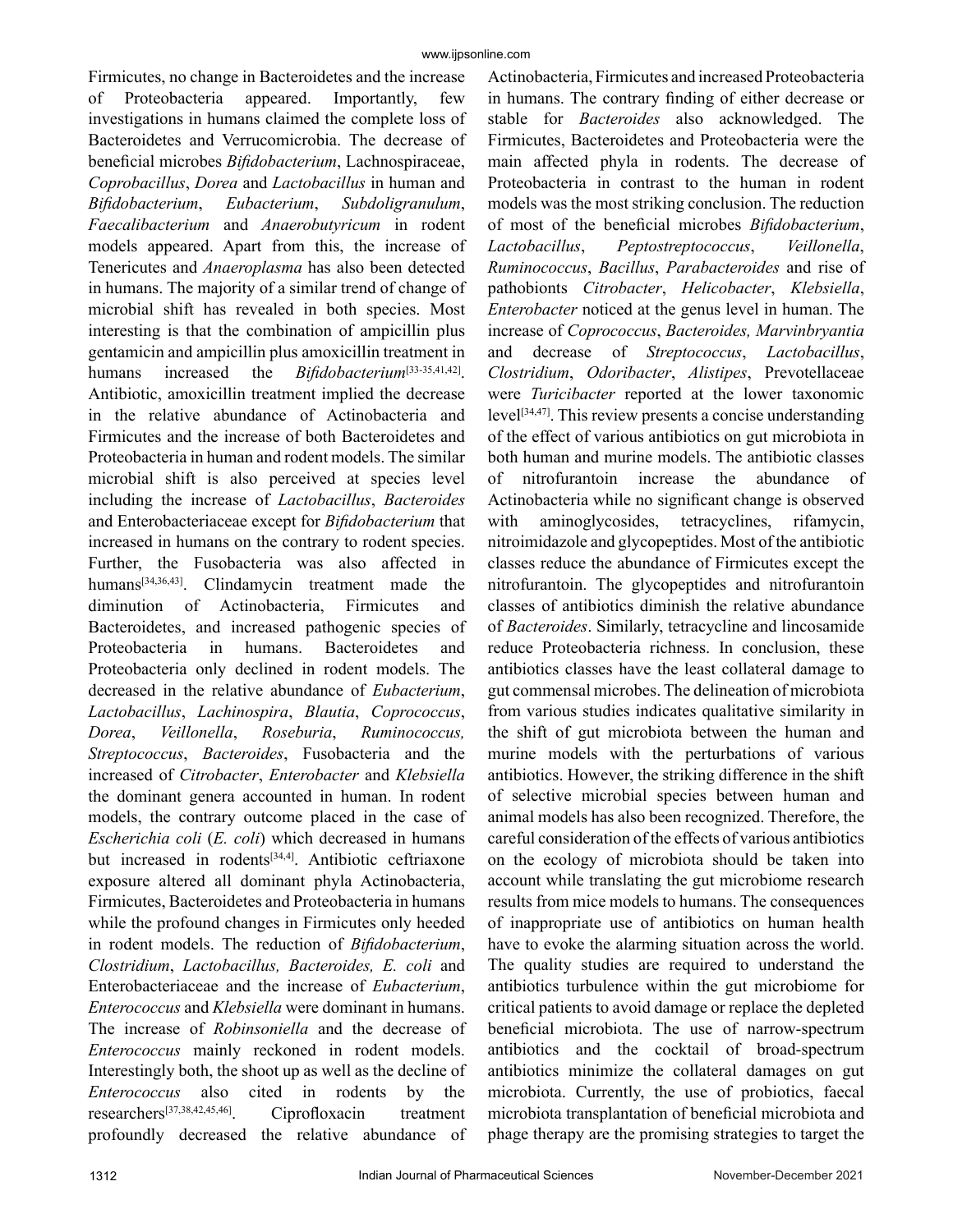selective pathogens without disturbing the commensal gut microbiota.

## **Conflict of interests:**

The authors declared no conflict of interest.

## **REFERENCES**

- 1. Jernberg C, Löfmark S, Edlund C, Jansson JK. Long-term impacts of antibiotic exposure on the human intestinal microbiota. Microbiology 2010;156(11):3216-23.
- 2. Rinninella E, Raoul P, Cintoni M, Franceschi F, Miggiano GA, Gasbarrini A, *et al.* What is the healthy gut microbiota composition? A changing ecosystem across age, environment, diet and diseases. Microorganisms 2019;7(1):14.
- 3. Vrancken G, Gregory AC, Huys GR, Faust K, Raes J. Synthetic ecology of the human gut microbiota. Nat Rev Microbiol 2019;17(12):754-63.
- 4. Zhang Y, Limaye PB, Renaud HJ, Klaassen CD. Effect of various antibiotics on modulation of intestinal microbiota and bile acid profile in mice. Toxicol Appl Pharmacol 2014;277(2):138-45.
- 5. Kim S, Covington A, Pamer EG. The intestinal microbiota: Antibiotics, colonization resistance, and enteric pathogens. Immunol Rev 2017;279(1):90-105.
- 6. Neuman H, Forsythe P, Uzan A, Avni O, Koren O. Antibiotics in early life: Dysbiosis and the damage done. FEMS Microbiol Rev 2018;42(4):489-99.
- 7. De La Cochetière MF, Durand T, Lepage P, Bourreille A, Galmiche JP, Dore J. Resilience of the dominant human fecal microbiota upon short-course antibiotic challenge. J Clin Microbiol 2005;43(11):5588-92.
- 8. Ianiro G, Tilg H, Gasbarrini A. Antibiotics as deep modulators of gut microbiota: Between good and evil. Gut 2016;65(11):1906-15.
- 9. Turnbaugh PJ, Hamady M, Yatsunenko T, Cantarel BL, Duncan A, Ley RE, *et al.* A core gut microbiome in obese and lean twins. Nature 2009;457(7228):480-4.
- 10. Tulstrup MV, Christensen EG, Carvalho V, Linninge C, Ahrné S, Højberg O, *et al.* Antibiotic treatment affects intestinal permeability and gut microbial composition in Wistar rats dependent on antibiotic class. PLoS One 2015;10(12):e0144854.
- 11. Cheng RY, Li M, Li SS, He M, Yu XH, Shi L, *et al.* Vancomycin and ceftriaxone can damage intestinal microbiota and affect the development of the intestinal tract and immune system to different degrees in neonatal mice. Pathog Dis 2017;75(8):1-9.
- 12. Krych L, Hansen CH, Hansen AK, van den Berg FW, Nielsen DS. Quantitatively different, yet qualitatively alike: A metaanalysis of the mouse core gut microbiome with a view towards the human gut microbiome. PLoS One 2013;8(5):e62578.
- 13. Rivière A, Selak M, Lantin D, Leroy F, De Vuyst L. Bifidobacteria and butyrate-producing colon bacteria: Importance and strategies for their stimulation in the human gut. Front Microbiol 2016;7:979.
- 14. Vincent C, Manges AR. Antimicrobial use, human gut microbiota and *Clostridium difficile* colonization and infection. Antibiotics 2015;4(3):230-53.
- 15. Jakobsson HE, Jernberg C, Andersson AF, Sjölund-Karlsson M, Jansson JK, Engstrand L. Short-term antibiotic treatment has differing long-term impacts on the human throat and gut microbiome. PLoS One 2010;5(3):e9836.
- 16. Löfmark S, Jernberg C, Jansson JK, Edlund C. Clindamycininduced enrichment and long-term persistence of resistant *Bacteroides* spp. and resistance genes. J Antimicrob Chemother 2006;58(6):1160-7.
- 17. Jernberg C, Löfmark S, Edlund C, Jansson JK. Long-term ecological impacts of antibiotic administration on the human intestinal microbiota. ISME J 2007;1(1):56-66.
- 18. Zaura E, Brandt BW, Teixeira de Mattos MJ, Buijs MJ, Caspers MP, Rashid MU, *et al.* Same exposure but two radically different responses to antibiotics: resilience of the salivary microbiome versus long-term microbial shifts in feces. mBio 2015;6(6):e01693-15.
- 19. Dethlefsen L, Relman DA. Incomplete recovery and individualized responses of the human distal gut microbiota to repeated antibiotic perturbation. Proc Natl Acad Sci USA 2011;108:4554-61.
- 20. Dethlefsen L, Huse S, Sogin ML, Relman DA. The pervasive effects of an antibiotic on the human gut microbiota, as revealed by deep 16S rRNA sequencing. PLoS Biol 2008;6(11):e280.
- 21. Heimdahl A, Nord CE, Weilander K. Effect of bacampicillin on human mouth, throat and colon flora. Infection 1979;7(5):S446- 51.
- 22. Rashid MU, Panagiotidis G, Bäckström T, Weintraub A, Nord CE. Ecological impact of doxycycline at low dose on normal oropharyngeal and intestinal microflora. Int J Antimicrob Agents 2013;41(4):352-7.
- 23. Mavromanolakis E, Maraki S, Samonis G, Tselentis Y, Cranidis A. Effect of norfloxacin, trimethoprim-sulfamethoxazole and nitrofurantoin on fecal flora of women with recurrent urinary tract infections. J Chemother 1997;9(3):203-7.
- 24. Antonopoulos DA, Huse SM, Morrison HG, Schmidt TM, Sogin ML, Young VB. Reproducible community dynamics of the gastrointestinal microbiota following antibiotic perturbation. Infect Immun 2009;77(6):2367-75.
- 25. Pearson H. Stomach bug makes food yield more calories. Nature 2006.
- 26. Brandt LJ. Fecal transplantation for the treatment of *Clostridium difficile* infection. Gastroenterol Hepatol 2012;8(3):191-4.
- 27. Gonzalez TD. Interplay between gut microbiota and antibiotics. Hauke Smidt, co-promotor, M.W.J. van Passel. Wageningen: Wageningen University; 2016.
- 28. Baron SA, Diene SM, Rolain JM. Human microbiomes and antibiotic resistance. Hum Microb J 2018;10:43-52.
- 29. Vervoort J, Xavier BB, Stewardson A, Coenen S, Godycki-Cwirko M, Adriaenssens N, *et al.* Metagenomic analysis of the impact of nitrofurantoin treatment on the human faecal microbiota. J Antimicrob Chemother 2015;70(7):1989-92.
- 30. Stewardson AJ, Gaïa N, Francois P, Malhotra-Kumar S, Delemont C, de Tejada BM, *et al.* Collateral damage from oral ciprofloxacin versus nitrofurantoin in outpatients with urinary tract infections: A culture-free analysis of gut microbiota. Clin Microbiol Infect 2015;21(4):344-e1.
- 31. Krych L, Hansen CH, Hansen AK, van den Berg FW, Nielsen DS. Quantitatively different, yet qualitatively alike: A metaanalysis of the mouse core gut microbiome with a view towards the human gut microbiome. PLoS One 2013;8(5):e62578.
- 32. Langdon A, Crook N, Dantas G. The effects of antibiotics on the microbiome throughout development and alternative approaches for therapeutic modulation. Genome Med 2016;8(1):1-6.
- 33. Khan TJ, Hasan MN, Azhar EI, Yasir M. Association of gut dysbiosis with intestinal metabolites in response to antibiotic treatment. Hum Microb J 2019;11:100054.